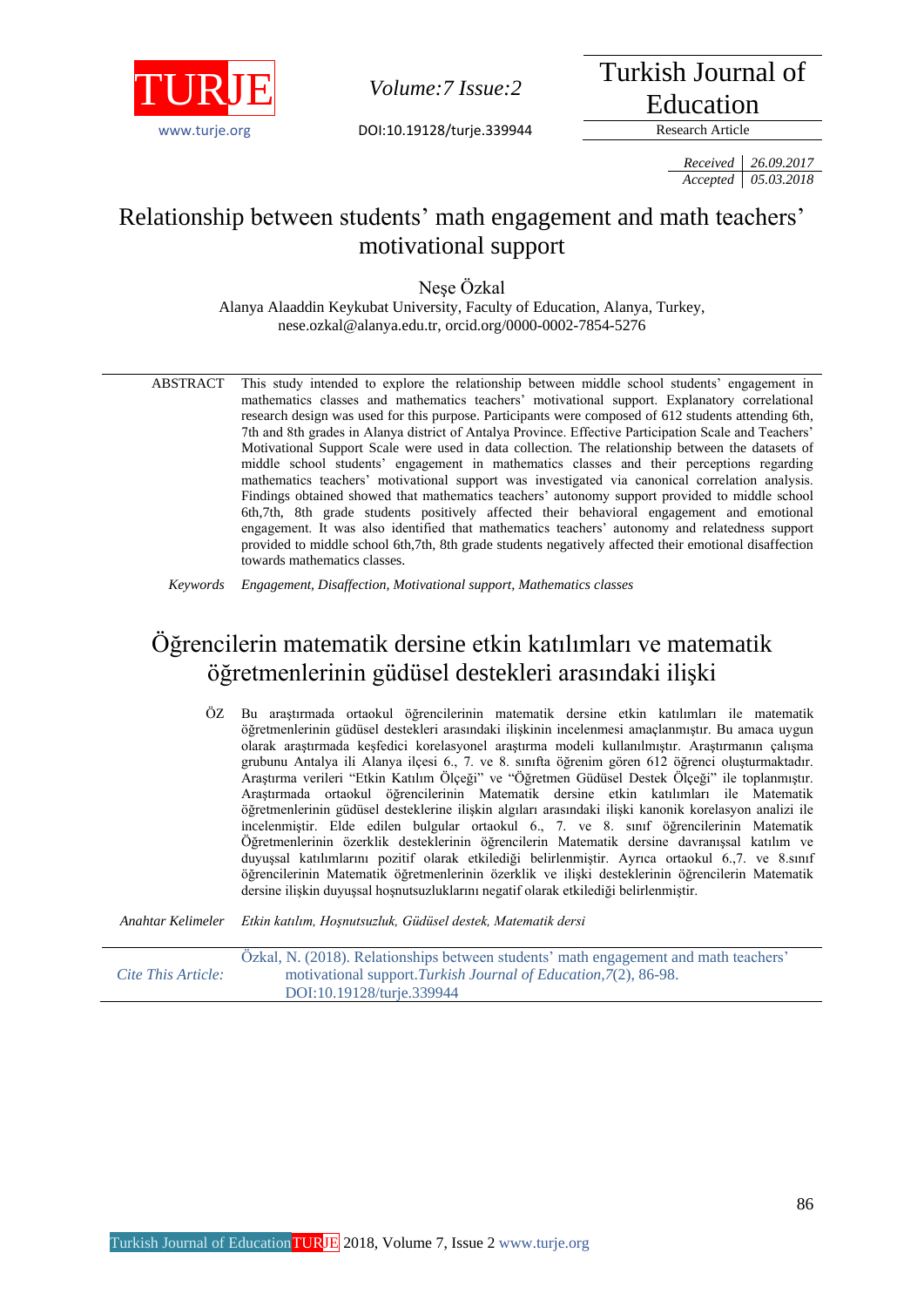# **INTRODUCTION**

Motivating students in the classroom and ensuring their engagement are problems often encountered by educators. There are students who are willingly and enthusiastically engaged in classroom activities as well as students who do not participate during activities or demonstrate unwillingness and disaffection when they do so. These students participate in activities in a mechanical manner and are not engaged in the activities. This fact has led the researchers to investigate the quality rather than the quantity of engagement. The studies conducted so far have identified that willing and active engagement in learning activities in the classroom predicts student learning, grades, achievement test results, recall, graduation and academic tenacity. Additionally, research results also demonstrate that engagement in classroom activities is preventive against risks such as substance abuse and delinquency (Fredricks, Blumenfeld & Paris, 2004; Kahraman, 2014; Lee, 2014; Skinner, Furrer, Marchand & Kindermann, 2008; Skinner, Kindermann, Connell & Wellborn, 2009; Skinner & Pitzer, 2012).

Engagement is a precondition for students to learn. When students are engaged in program activities functionally and mentally, they can have quality learning. Otherwise, learning will be based on memorization and successful learning cannot be achieved. Skinner et al. (2009) state that effective participation is related to motivational structures: engagement and disaffection. Engagement is an active action between the program and real learning. On the other hand, disaffection or burnout is the opposite of engagement. Disaffection includes lack of student effort in academic learning, passivity, behaviors such as not exerting physical efforts while feigning to engage in tasks and mental aspects such as lack of concentration, indifference and lack of motivation. Affective reactions are important components of disaffection because the pattern of action changes whether lack of participation depends on boredom, anxiety, embarrassment, unhappiness or disappointment (Skinner & Pitzer, 2012). Disaffection is especially important in institutions such as schools where students cannot leave on their own volition. The normal reaction to helplessness and exclusion is to leave but when leaving is prohibited; the form of engagement can develop in a manner that can be reflected in affective states such as tension and disillusionment, mental disinterest or some behaviors. Feelings related to disaffection form the foundation of behaviors such as passivity, lack of entrepreneurship-effort and dropping out of school (Reeve, Jang, Carrell, Jeon & Barch, 2004).

Motivation theories are basically related to the psychological processes that underline energy, direction and durability of human activity (Deci, 1992). Engagement qualities such as effort, endeavor, vigor, intensity, gratification and enthusiasm are indicators of energy. Interest, focus and concentration are the signs of direction whereas adoption, determination and tenacity show durability. While motivation reflects the sources underlying energy, direction and durability, engagement is the form through which they are observed (Skinner & Pitzer, 2012). In other words, engagement is the outward manifestation of motivation (Skinner et al, 2009). By their nature, motivation and engagement are related and affect one another. Engagement is regarded as the output of the motivational process and motivation is the source of engagement (Reeve, 2012).

Motivation is generated from various different sources (needs, comprehension, emotions, events in the environment, etc). In this study, motivation was investigated with a needs-based perspective in the framework of *Self-Determination Theory*. According to self-determination theory, individuals have basic need such as relatedness, competence and autonomy. *Competence* reflects the need for feeling efficient and competent in actions, *relatedness* reflects the need to be cared for and accepted by others and *autonym* points to the need to act in harmony with one's own values and others. Autonomously motivated behaviors emerge when individuals define their behaviors as important or valuable (Ryan & Deci, 2002).

Students have their own needs, goals and values. A student can spend hours on a topic that he/she finds interesting. In this case, the student is independently motivated. However, context is important in classroom environments. In the classroom, students interact with a social world that may support or threaten their needs, goals, interests and values. Teaching and learning environment in classrooms has significant impact on supporting or diminishing student motivation and engagement. Student engagement cannot be regarded as separate or independent from the social context in which it occurs. Hence, it is a firm fact that each student's engagement is the common product of student motivation, in-class support or obstacles that he/she experiences. Supportive conditions, especially supportive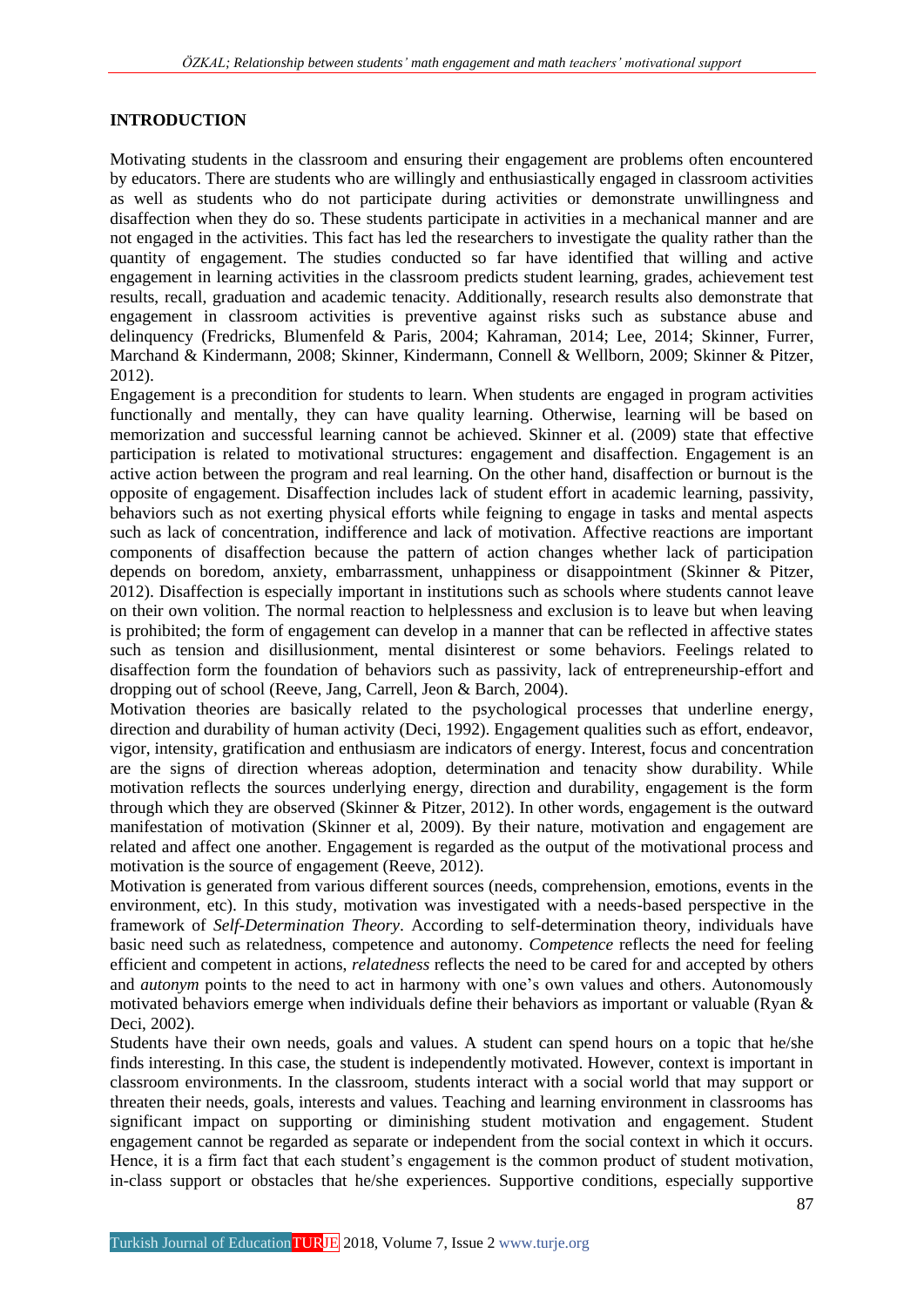teacher-student relations are necessary to enhance student motivation and engagement (Reeve, 2012). Teacher-student interactions have three significant qualities: pedagogical caring (to support experiences of relatedness), optimal structure (to facilitate competence) and autonomy support (to promote self-determined motivation) (Skinner & Pitzer, 2012). According to self-determination theory, when these needs are not met, students may experience disaffection (Wilding, 2015). Students whose needs are met will be more motivated compared to students whose autonomy, competence and relatedness needs are overlooked during learning activities or students who are disappointed during teaching. Teachers' role is not to create student motivation, but support the existing student motivation and engagement to create high quality of motivation and engagement (Reeve, 2012).

There is a mutual relationship between the teacher and the student. Teachers' motivational styles will result in student autonomy, engagement and wellbeing. Controlling styles inhibits autonomous engagement, results in the refusal of new motivational resources and generates less optimal student outputs (Reeve, 2012). Studies present findings that support this view (Demir, 2011; Güvenç, 2015c; Reeve et al., 2004; Skinner et al, 2008). In addition, outcomes of engagement related to learning and school achievement cause students to feel academically more competent and committed, receive more support from their teachers and form more positive relationships. While engagement increases, students are allowed to enter into relationships with more engaged classmates and peers and create friendships. Disaffected students display bad performance at school and they feel excluded. Teachers provide less support for these students or pressure them more. There is a high possibility that these students enter into relationships with peer groups that feel more disaffection. This cycle keeps repeating. Teachers' motivational support increases student engagement and teachers provide more motivational support to students when engagement increases (Skinner, et al., 2008; Skinner & Pitzer, 2012).

Compared to studies on engagement in the literature, it was identified that studies conducted in Turkey mostly focus on high school students (Eryılmaz & Aypay, 2011a; Eryılmaz & Aypay, 2011b; Eryılmaz, 2013; Güvenç, 2015c; Sever, 2014) and the studies conducted on middle school students are limited (Güvenç, 2016; Kahraman, 2014). Also, there were no studies that examined teachers' motivational support at middle school level as a variable that affected engagement.

The influence of teachers' motivational support on engagement is an important topic in the context of all subjects. However, the current study was undertaken in the framework of mathematics teachers' motivational support. It was identified in Turkey that high school students' engagement in mathematics classes is low and these students tend to not participate during classes (Sever, 2014). National and international mathematics exam results in Turkey demonstrate that students' mathematics achievement is also low. According to 2015 Transition from Primary to Middle Education Exam (TEOG) results, the means in mathematics for 20 questions was found to be 7,6; according to 2016 Transition to Higher Education Examination (YGS) results, the means in mathematics for 40 questions was 7,9 (Student Selection and Placement Centre [OSYM], 2016a) and according to Undergraduate Placement Exam (LYS) the means in mathematics for 50 questions mathematics was found to be 10.4 (OSYM, 2016b). In PISA exams, Turkey was listed as  $41<sup>st</sup>$  among 65 countries in 2009,  $44^{\text{th}}$  in 2012 and 72<sup>nd</sup> in 2015 (Taş, Arıcı, Özarkan & Özgürlük, 2016). In TIMMS exams, Turkey was listed as the  $35<sup>th</sup>$  country among 50 countries in  $4<sup>th</sup>$  grades in 2011 (Büyüköztürk, Çakan, Tan &Atar, 2014a), and 24<sup>th</sup> among 42 countries in 8<sup>th</sup> grades 8 (Büyüköztürk, Cakan, Tan & Atar, 2014b). Turkey was listed as  $36<sup>th</sup>$  among 49 countries in TIMMS 2015 exam in  $4<sup>th</sup>$ grades and  $24<sup>th</sup>$  among 39 countries in  $8<sup>th</sup>$  grades (Yıldırım, Özgürlük, Parlak, Gönen & Polat, 2016). In line with this information, this study investigated the relationship between middle school students' engagement in mathematics classes and mathematics teachers' motivational support. It is expected that the study will provide indicators for teachers and educators about the most effective methods in increasing student engagement in mathematic classes and determine the state of teachers' motivational role in affecting student engagement and therefore indirectly contribute to increased achievement in mathematics and literature.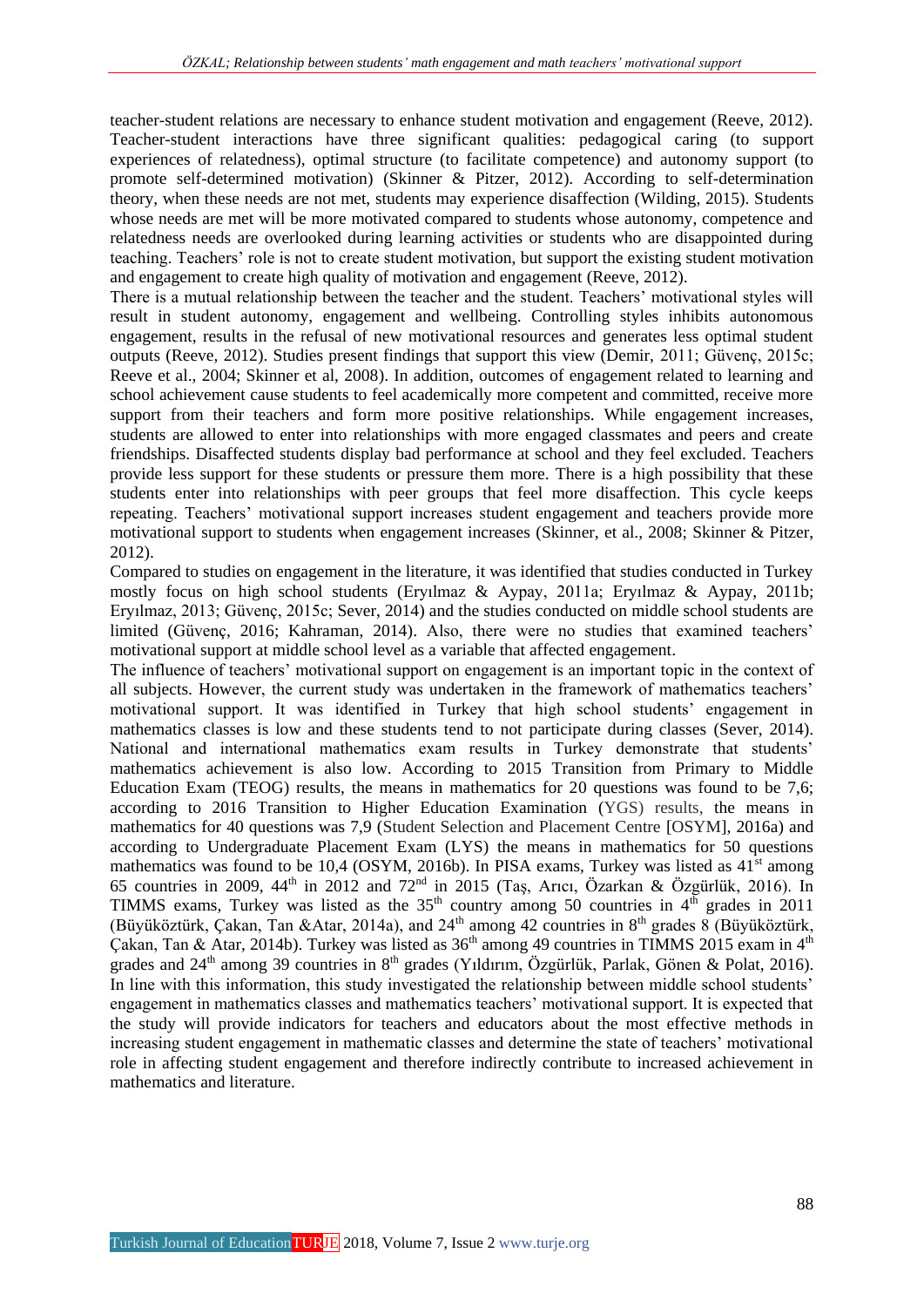# **METHODOLGY**

#### **Research Design**

This study intended to explore the relationship between middle school students' effective participation in mathematics classes and mathematics teachers' motivational support. The explanatory correlational research design was used for this purpose. Exploratory correlation studies are used to understand important phenomena by analyzing interrelationships between variables (Fraenkel & Wallen, 2006)

## **Participants**

The study was conducted in Alanya district of Antalya province with voluntary participation of 612 students from  $6<sup>th</sup>$ ,  $7<sup>th</sup>$  and  $8<sup>th</sup>$  grades of 10 middle schools for which research permits were obtained. Out of 612 participants, 55.6% (n=340) were females and, 44.4% (n=272) were males. 32 % (n=196) of the students were from  $6<sup>th</sup>$  grade, 34.3% (n=210) from  $7<sup>th</sup>$  grade and 33.7% (n=206) from  $8<sup>th</sup>$  grade.

## **Data Collection Tool**

In this study, data were collected "Effective Participation Scale" (Güvenç, 2015b) and "Teachers' Motivational Support Scale" (Güvenç, 2015a) implemented on  $6<sup>th</sup>$ ,  $7<sup>th</sup>$  and  $8<sup>th</sup>$  graders.

Effective Participation Scale was developed to identify students' engagement and disaffection related to a specific lesson. The four point likert scale developed by Güvenç (2015b) has 16 items. While drafting the Effective Participation Scale, studies and scales that were developed in this area were examined first. Also semi-structured interviews were held with 9 high school students. These interviews recorded with voice recorder were transcribed. The draft form prepared with the help of semi-structured interviews conducted with students included some of the items developed by Wellborn (Güvenç, 2015b).

Validity and reliability analyses for the scale were conducted for both high school and middle school students. The scale was used to measure middle school students' perceptions of engagement in mathematics classes. Four of the scale items measure Behavioral Engagement (I participate in all activities), four items measure Emotional Engagement (I am interested in what goes on in the class), four items measure Behavioral Disaffection (I think about other things during class) and four items measure Emotional Disaffection (I am not interested in what goes on in the classroom). Cronbach's Alpha internal consistency coefficients of the subscales were found to be as follows: .81 for Behavioral Engagement, .71 for Emotional Engagement, .75 for Behavioral Disaffection and .71 for Emotional Disaffection. Cronbach Alpha coefficient for the 8-item engagement section of the scale was .82 and Cronbach Alpha coefficient for the 8-item disaffection part was.83. Confirmatory factor analysis results for the scale were: chi square ( $\chi^2$ =265.24), degree of freedom (df=98, p=.00) rate  $\gamma^2$ /df=2.71; RMSEA= 0.069; SRMR= .053, AGFI= .88; CFI=.91; GFI=.92 and NNFI=.89. Chi square distribution with a degree of freedom rate lower than 2, RMSEA and SRMR values lower than.05, AGFI values higher than .85 and CFI, GFI and NNFI values higher than .95 are regarded as good fit indices (Şimşek, 2007). Accordingly, the obtained values point to the fact that the 4-dimension construct proposed for Effective Participation Scale is suitable.

The scale was developed to identify students' perceptions based on self-determination regarding their teachers' motivational support. The scale, developed by Güvenç (2014), is a four point Likert type scale with 3 sub scales composed of teacher autonomy, competence and relatedness support and 24 items. Competence support includes 12 items. Items such as "Explicitly expressed what he/she expects from me in the lesson" and "He/she tries to convince me that I can handle the most difficult tasks" can be given as examples to competence support sub scale. Autonomy support includes 6 items and "He/she cares for my ideas" and "He/she presents all the options when assigning me tasks" can be given as examples. Relatedness support sub scale includes 6 items and some examples are "He/she knows me well" and "His/her words and behaviors are honest". Validity and reliability analyses of the scale were completed for both middle school and high school students. In this study, the scale was used to determine middle school students' perceptions regarding their mathematics teachers' motivational support. Cronbach's Alpha reliability coefficients of the subscales were found to be as follows: .77 for relatedness support; .87 for autonomy support and .81 for competence support. The Cronbach's Alpha reliability coefficient for the whole scale was .92. Confirmatory factor analysis results for the scale were calculated as chi square ( $\gamma^2$  = 537.09), degree of freedom (df = 249, p=.00)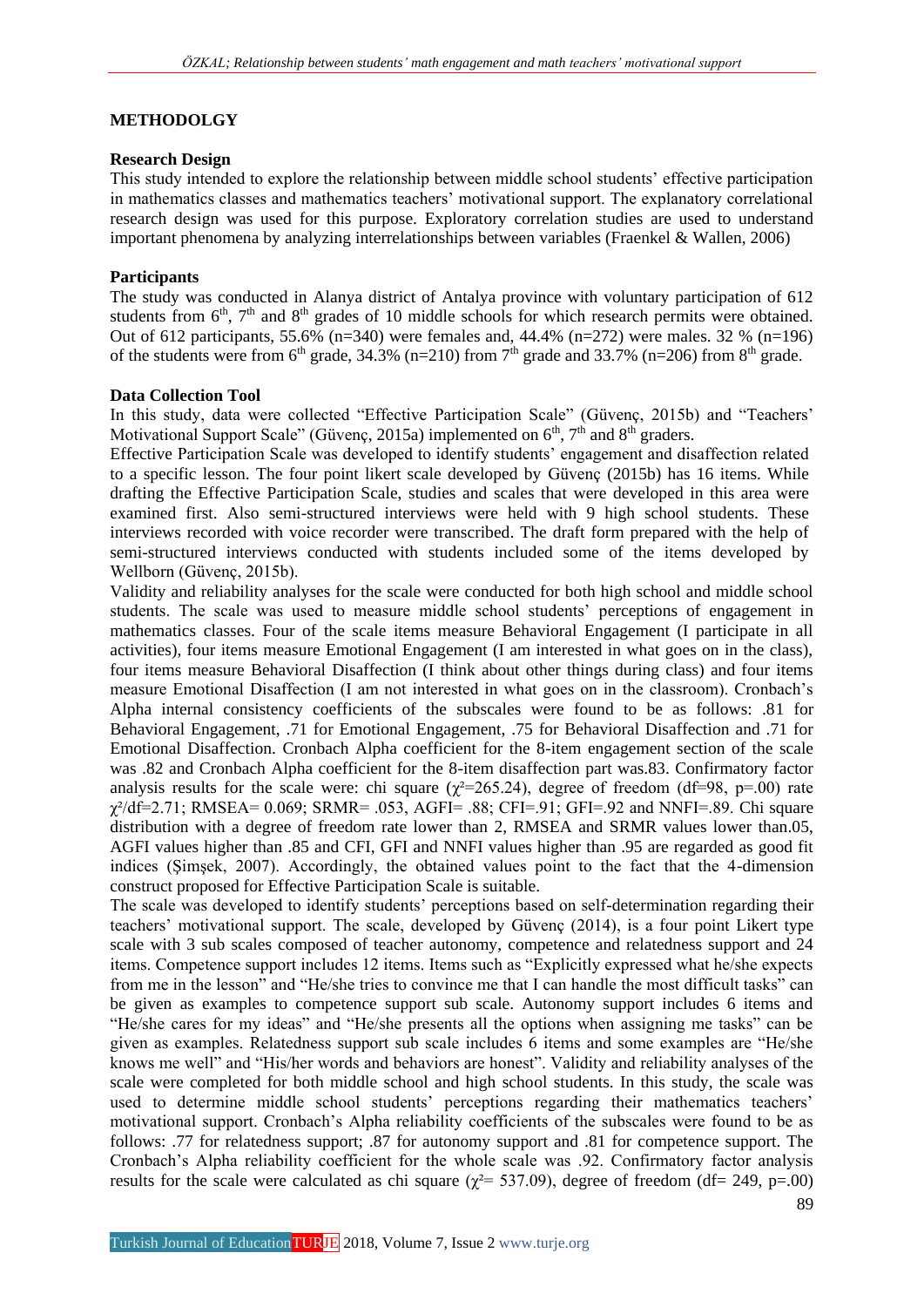rate χ²/df=2.16; RMSEA= .079; SRMR= .053, AGFI= .84; CFI=.90; GFI=.91 and NNFI=.85. Chi square distribution with a degree of freedom rate lower than 5, RMSEA value between 0.05 and .0.08, SRMR value lower than.10, AGFI values higher than .85 and CFI and GFI values higher than .90, AGFI value higher than .85 and NNFI values higher than .90are regarded as acceptable fit indices (Çokluk et. al., 2010). Accordingly, the obtained values point to the fact that the 43-dimension construct proposed for Effective Participation Scale is suitable.

# **Data Analysis**

SPSS and LISREL were used in data analysis for exploratory and confirmatory factor analyses respectively. The relationship between 6th, 7th and 8th graders' engagement in mathematics classes and their perceptions regarding mathematics teachers' motivational support was investigated via canonical correlation analysis. Stastica program was utilized for canonical correlation analysis. Multiple Correlation Analysis is used in quantitative data to conduct correlation analysis to determine the relationship between variables when there is a single dependent variable but more than one independent variable. In cases where both dependent and independent variables are not single, none of the correlation coefficients cited above can be used in determining the relationship between two variable sets (clusters). In this case, Canonical Correlation Analysis was used which is based on determining the relationship structure between canonical variables by transforming variable sets or clusters into canonical variables consisting of linear components of the variables in these sets. Canonical Analysis is a special case of multiple regression analysis. While multiple regression analysis studies the relationship between a single dependent and multiple independent variables, canonical analysis includes p times dependent and q times independent variables. Canonical correlation is used to present the relationships between two datasets (Set 1 and Set 2) with a>1 and b >1 number of variables (Tatlıdil, 1996). It is possible not to differentiate among dependent and independent variables in canonical correlation analysis (Albayrak, 2010). There are 4 assumptions for canonical correlation analysis: linearity, normality, equality of variances and the assumption of multiple linearity. Whether the data met the hypotheses of canonical correlation analysis was checked before analysis and the result showed that the data met the conditions. The number of observations in canonical correlation analysis should be at least 20 times more than the number of variables (Stevens, 2009). In this study, there were four variables in the dependent variable set and three variables existed in the independent variable set (total  $7x20=140$ ). The number of observations in this study was 612. The expected criterion was met in the study. Since they failed to provide answers to some of the items in the measurement tools, 10 students were excluded from the study. z-test was performed to determine one-dimensional outliers and 7 surveys were excluded since the z values were outside critical values ( $z = \pm 3.26$ ). Mahalanobis Distance Coefficients were calculated to determine multidimensional outliers. No outliers were identified based on Mahalanobis Distance Coefficients. Levene's Test and Box's M analysis were performed to test assumption of variance and variable variances were determined to be homogeneous. Correlation coefficients between variables and VIF and tolerance values were examined for multicollinearity assumption. Relationship between predictive variables that are higher than  $r > 90$ , VIF values equal or higher than 10 and tolerance values lower than .10 point to multicollinearity (Çokluk et. al., 2010). This study found that the highest correlation between predictive variables was .52, tolerance values varied between .35 and .40 and VIF values varied between 2.46 and 2.85. According to these results, multicollinearity was not observed. Descriptive methods were used to determine whether data had normal distribution and arithmetic

means, mode, median, skewness and kurtosis coefficients were examined. Equal or close values for arithmetic means, mode and median and skewness and kurtosis values close to 0 in  $\pm$ 1 limits point to the existence of normal distribution (Tabachnick & Fidell, 2013). This study identified the lowest and highest skewness coefficient for the variables as -.52 and .91. It was also identified that kurtosis value changed between -.27 and .17. Arithmetic means, mode and median values were close. According to these results, the distribution was regarded as normal. In the study, set 1 represents autonomy, competence and relatedness (Set  $1= a1$ ,  $a2$ ,  $a3$  variables) support variables about student perceptions regarding mathematics teachers' motivational support. Set 2 includes the behavioral engagement, emotional engagement, emotional disaffection and behavioral disaffection (Set 2= b1, b2, b3, b4 variables) variables related to students' engagement in mathematics classes. The study intended to determine the relationship between the dataset for student perceptions regarding mathematics teachers'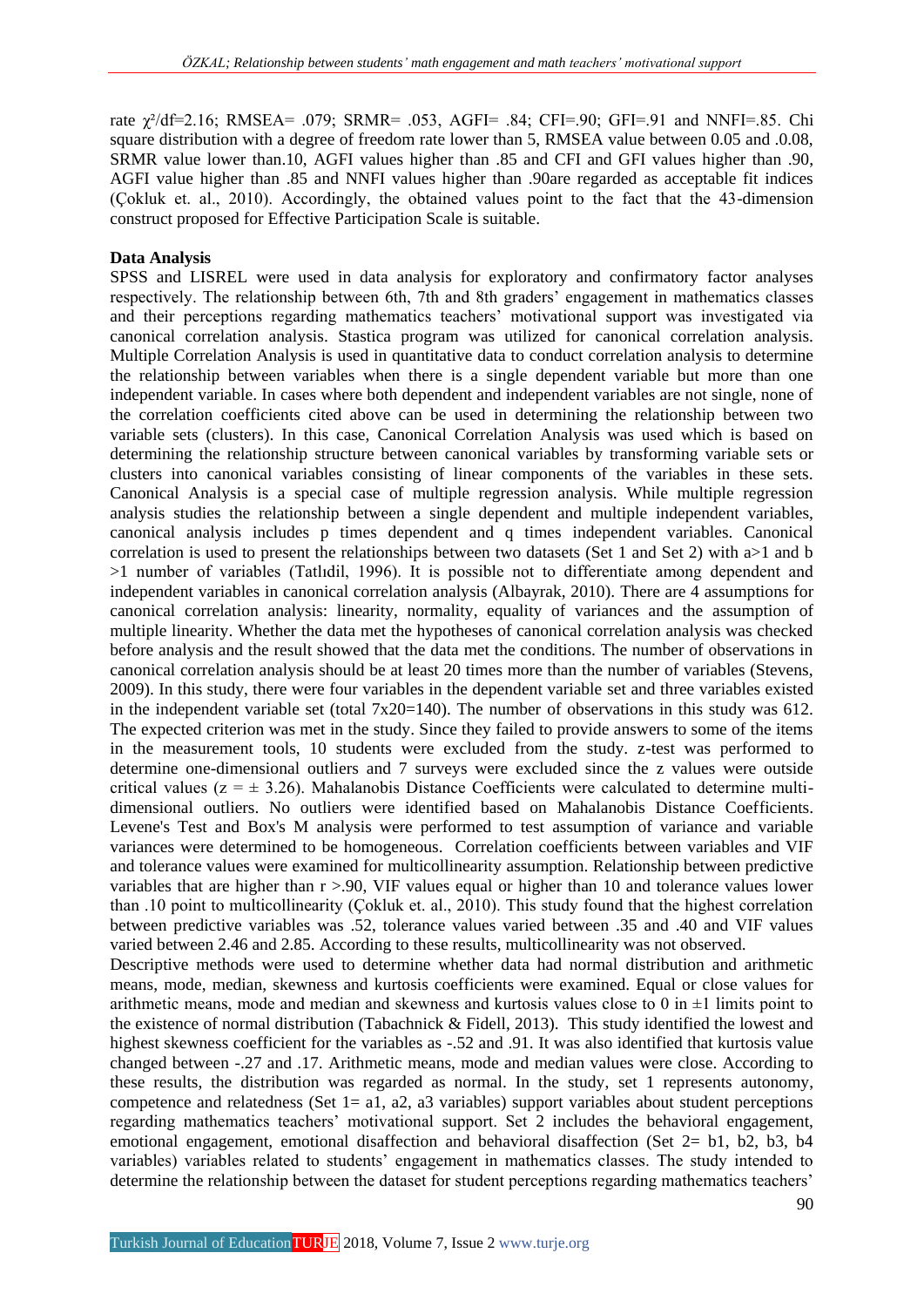motivational support composed of autonomy, competence and relatedness support and the dataset for students' behavioral engagement, emotional engagement, emotional disaffection and behavioral disaffection perceptions in engagement with mathematics. In canonical correlation analysis, the number of possible variable pairs and the number of canonical correlations are identified with the smallest number of variables in both data sets (min (a, b) (Cohen, Cohen, West &Aiken, 2003). Since the first set included 3 variables (teachers' motivational support) and the second set included 4 variables (engagement); the number of maximum canonical variable pairs was calculated to be  $3$  (a=3)  $b=4$  therefore  $(3,4)$ .

# **FINDINGS**

There canonical correlations were obtained as a result of the canonical correlation analysis is necessary to examine the significance of each canonical function in canonical correlation analysis. Table 1 displays canonical correlation coefficients, canonical correlation squared, (variance), Chisquare values and Wilks's λ values.

#### Table 1

*Canonical correlation Significance (Chi-square Test) Results*

|   | Canonical r | Canonical $r^2$ | $\sim$ | $\sim$ |     | Wilks's $\lambda$ |
|---|-------------|-----------------|--------|--------|-----|-------------------|
|   | .64         |                 | 380.49 | -      | .00 | .53               |
| ⌒ | .30         | .09             | 60.87  |        | .00 | .90               |
|   |             |                 | 2.62   |        |     | .99               |

According to Table 1, three different canonical variable pairs and three different canonical correlation coefficients were obtained for a and b variables. When Chi-square  $(\chi^2)$  values are examined by using Wilks's  $\lambda$  values in the canonical correlation significance tests demonstrated in Table 1, the obtained first and second canonical variable pairs were observed to be significant. (Wilk's  $\lambda = .53$ ,  $\chi^2_{(12)}$ =380.49,  $p=$  .00; Wilk's  $\lambda = 90$ ,  $\chi^2$ <sub>(6)</sub> =60.87,  $p=$  .00). The other canonical correlation pair was not found to be statistically significant (Wilks's  $\lambda = .99$ ,  $\chi^2_{(2)} = 2.62$ ,  $p = .26$ ).

Table 1show that the first canonical correlation was .63 and the variance shared between teacher motivational support dataset and engagement dataset in the first canonical function was approximately 41%. In the second canonical function, canonical correlation was calculated to be .30 and the shared variance between teacher motivational support dataset and engagement dataset was 9%.

In order to determine how the variables included in the datasets contributed to canonical variables, standardized coefficients (sc) and structural coefficients (rs) for the first and second canonical functions were examined and the results are presented in Table 2. The shared variance between the dataset for student perceptions regarding mathematics teachers' motivational support composed of autonomy, competence and relatedness support and the dataset for students' behavioral engagement, emotional engagement, emotional disaffection and behavioral disaffection perceptions in engagement with mathematic was given as  $r_s^2$ . The sum of  $r_s^2$ 's in the first and second canonical functions shows the variance shared by the variables with the dataset in the canonical model. This value was given as srs<sup>2</sup>. The criterion for the significance of the variance that the variables shared with the datasets should be .30 at the least (Tabachnick & Fidel, 2013). Values over .45 and higher point to more significant contribution (Shery & Henson, 2005).

Table 2

*Canonical Analysis of the Relationship between Teacher Motivational Support and Engagement* 

| Variables               | 1 <sup>st</sup> Canonical function |            |             | ്റ<br>2 <sup>nd</sup> Canonical function |             |             |              |
|-------------------------|------------------------------------|------------|-------------|------------------------------------------|-------------|-------------|--------------|
|                         | SC.                                | $r_{s}$    | $r_s^2(\%)$ | SC                                       | $r_{\rm s}$ | $r_s^2(\%)$ | $sr_s^2(\%)$ |
| Relatedness             | .89                                | .40        | .16         | $-.13$                                   | $-.04$      | .00         | 16           |
| Autonomy                | .95                                | <u>.60</u> | .36         | .18                                      | <u>1.16</u> | 1.34        | <u>100</u>   |
| Competence              | .78                                | .09        | .00.        | $-.58$                                   | $-1.36$     | 1.85        | 100          |
|                         |                                    | 40.91      |             | .09                                      |             |             |              |
| Behavioral engagement   | .88                                | .47        | .22         | $-.23$                                   | $-.02$      | .18         | 40           |
| Emotional engagement    | .90                                | <u>.52</u> | .27         | $-.13$                                   | $-.20$      | .04         | 31           |
| Behavioral disaffection | $-.36$                             | .02        | .00         | $-.66$                                   | $-.38$      | .14         | 14           |
| Emotional disaffection  | $-.53$                             | $-.24$     | .05         | $-.80$                                   | $-.78$      | .61         | <u>66</u>    |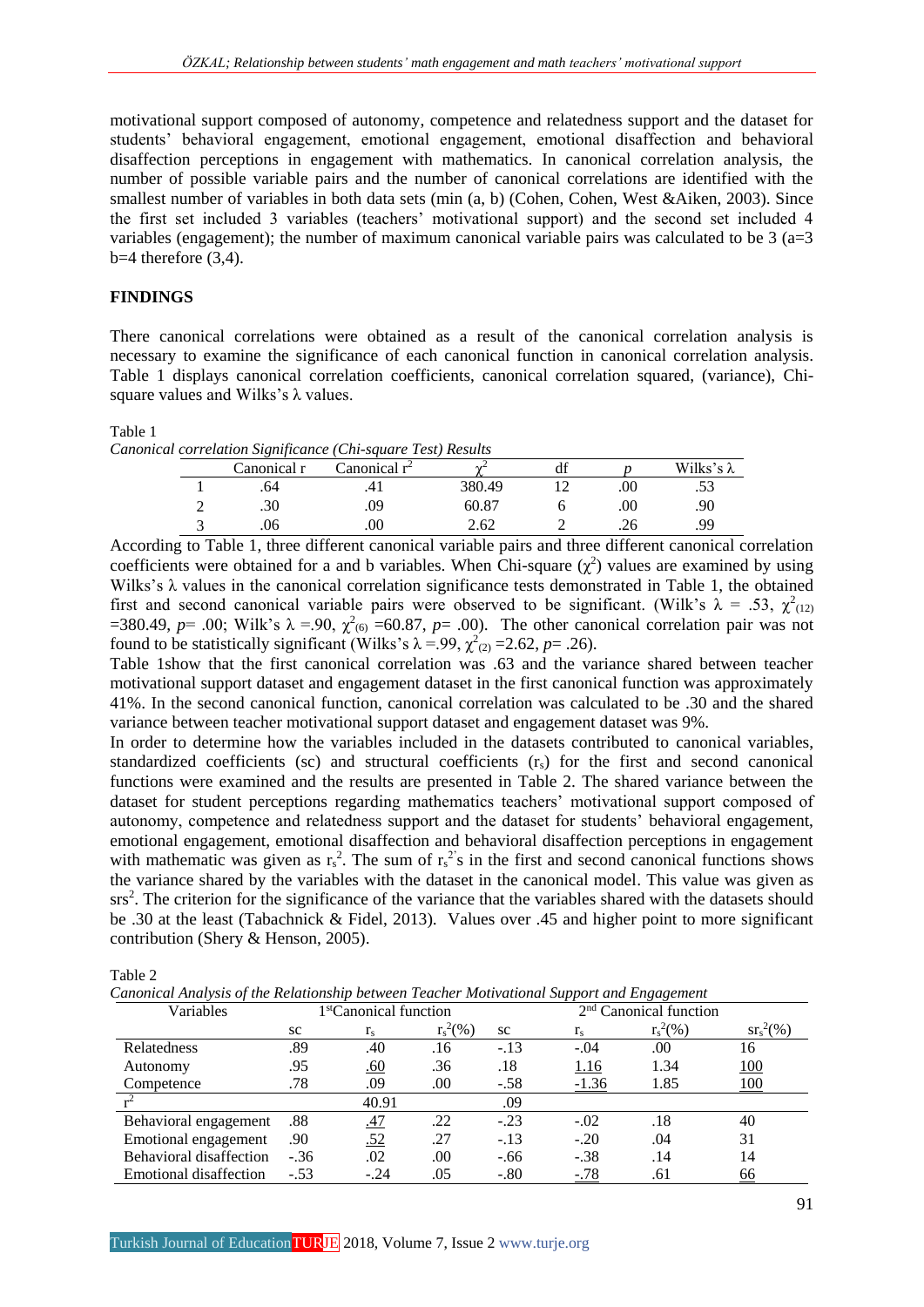According to the findings presented in Table 2, the contribution of autonomy variable to teacher motivational support dataset in the first canonical function was over .45. Therefore, it can be argued that the contribution of autonomy support variable to teacher motivational support dataset was significant in the first canonical function. Also, it was observed in the first canonical function that the contributions of behavioral engagement and emotional engagement variables to engagement dataset were over .45. Accordingly, it can be argued that the contributions of behavioral engagement and emotional engagement variables to engagement dataset were significant in the first canonical function. The signs of the variables that contributed to the dataset point to the direction of the relationship. Hence, it can be claimed that the structural coefficients for the autonomy support which was included in teacher motivational support dataset had a positive relationship with the behavioral engagement and emotional engagement variables that were included in the engagement dataset. This result shows that increased teacher autonomy support also increases emotional engagement and behavioral engagement. According to Table 2,  $rs^2$  value for the first canonical function was 40.91. This value points to the variance shared between teacher motivational support and engagement datasets in the first canonical function. Figure 1 displays the structural coefficients for the first canonical function and the canonical correlation coefficient between teacher motivational support and engagement datasets in the first canonical function.



(R: Relatedness, Autonomy, C: Competence, BE: Behavioral engagement, EE: Emotional engagement, BD: Behavioral disaffection, ED: Emotional disaffection)

*Figure 1* The first canonical function and the canonical correlation coefficient between teacher motivational support and engagement

Based on the findings in Table 2, it was observed in the second canonical function that the contributions of autonomy support and competence support to teacher motivational support dataset in the second canonical function were over .45. Accordingly, it can be argued that the contributions of autonomy and competence support variable to teacher motivational support dataset in the second canonical function were significant. Also, the contribution of emotional disaffection to engagement dataset was over .45 in the second canonical function. Hence, the contribution of emotional disaffection to engagement dataset can be regarded as significant in the second canonical function. It can be argued that the structural coefficients for the autonomy and competence support which were included in teacher motivational support dataset had a negative relationship with emotional disaffection included in engagement dataset. This result shows that increased teacher autonomy and competence support decreases emotional disaffection.

According to Table 2,  $r_s^2$  value for the second canonical function was .09. This value points to the variance shared between teacher motivational support and engagement datasets in the second canonical function. Figure 2 displays the structural coefficients for the second canonical function and the canonical correlation coefficient between teacher motivational support and engagement datasets in the second canonical function.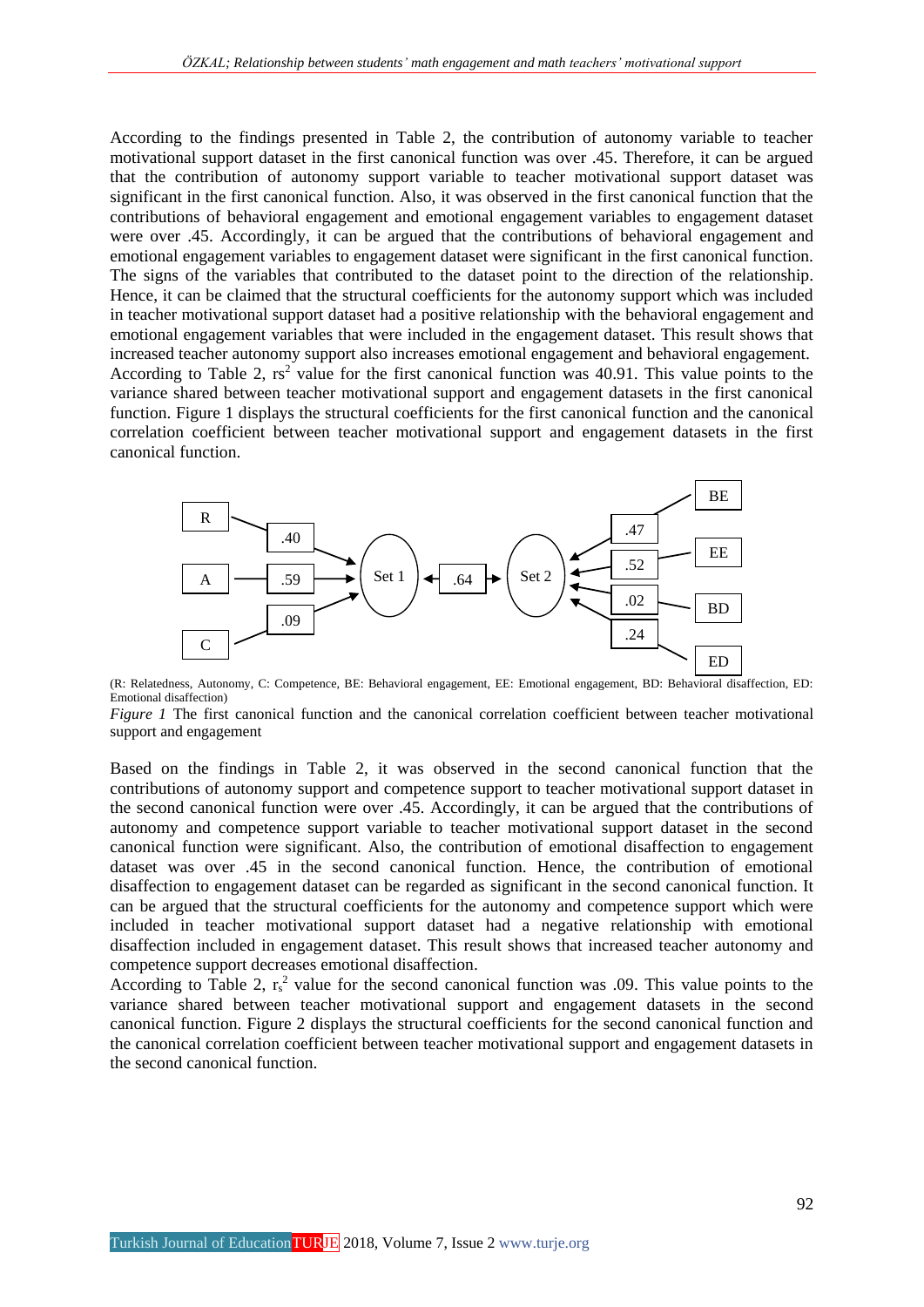

*Figure 2* The structural coefficients for the second canonical function and the canonical correlation coefficient between teacher motivational support and engagement

Adding the  $r_s^2$  values for the first and second canonical functions gave the variance shared between teacher motivational support and engagement datasets as 41.8 and Figure 3 displays the relationship between them.



*Figure 3* The variance shared between teacher motivational support and engagement

## **DISCUSSIONS and CONCLUSION**

This study examined the relationship between middle school  $6<sup>th</sup>$ ,  $7<sup>th</sup>$  and  $8<sup>th</sup>$  graders' perceptions on mathematics teachers' motivational support and their engagement in mathematics classes by using canonical correlation analysis. The analysis provided two canonical functions for this relationship. The correlation between the datasets was calculated to be .64 in the first canonical function. According to this result, teachers' motivational support and engagement datasets shared a variance of 40.91% in the first canonical function. The correlation between the datasets was calculated to be .30 in the second canonical function. Accordingly, teachers' motivational support and engagement datasets shared a variance of 9% in the second canonical function.

The variance shared between teachers' motivational support and engagement datasets was found to be 41.8% in the canonical model composed of cumulative values of the canonical functions obtained from the canonical correlation analysis. Findings obtained from canonical functions determined that mathematics teachers' autonomy support provided to middle school  $6<sup>th</sup>,7<sup>th</sup>$ ,  $8<sup>th</sup>$  grade students positively affected their behavioral engagement and emotional engagement. It was also identified that mathematics teachers' autonomy and relatedness support provided to middle school  $6<sup>th</sup>$ ,7<sup>th</sup>,  $8<sup>th</sup>$  grade students negatively affected their emotional disaffection towards mathematics classes. Based on these findings, it can be argued mathematics teachers' increased autonomy support increases middle school 6<sup>th</sup>,7<sup>th</sup>, 8<sup>th</sup> graders' behavioral engagement and emotional engagement in mathematics classes. Findings also show that teachers' increased autonomy and relatedness support decreases students' emotional disaffection in mathematics classes. Studies show that teachers' positive supportive interactions with students and emotions such as affection, closeness and trust for teachers, positively affect classroom engagement. Çelik, Örenoğlu Toraman and Çelik (2018) investigated the level of relationship between student engagement and sensed teacher immediacy and reported a positive relationship between teacher immediacy and affective and cognitive engagement. Birgin, Akar, Uzun, Göksu, Peker and Gümüş (2017) found that secondary school students with higher affection for their Mathematics teachers had higher engagement levels compared to other students. Menteş (2011) identified a positive and significant relationship between students' trust for their teachers and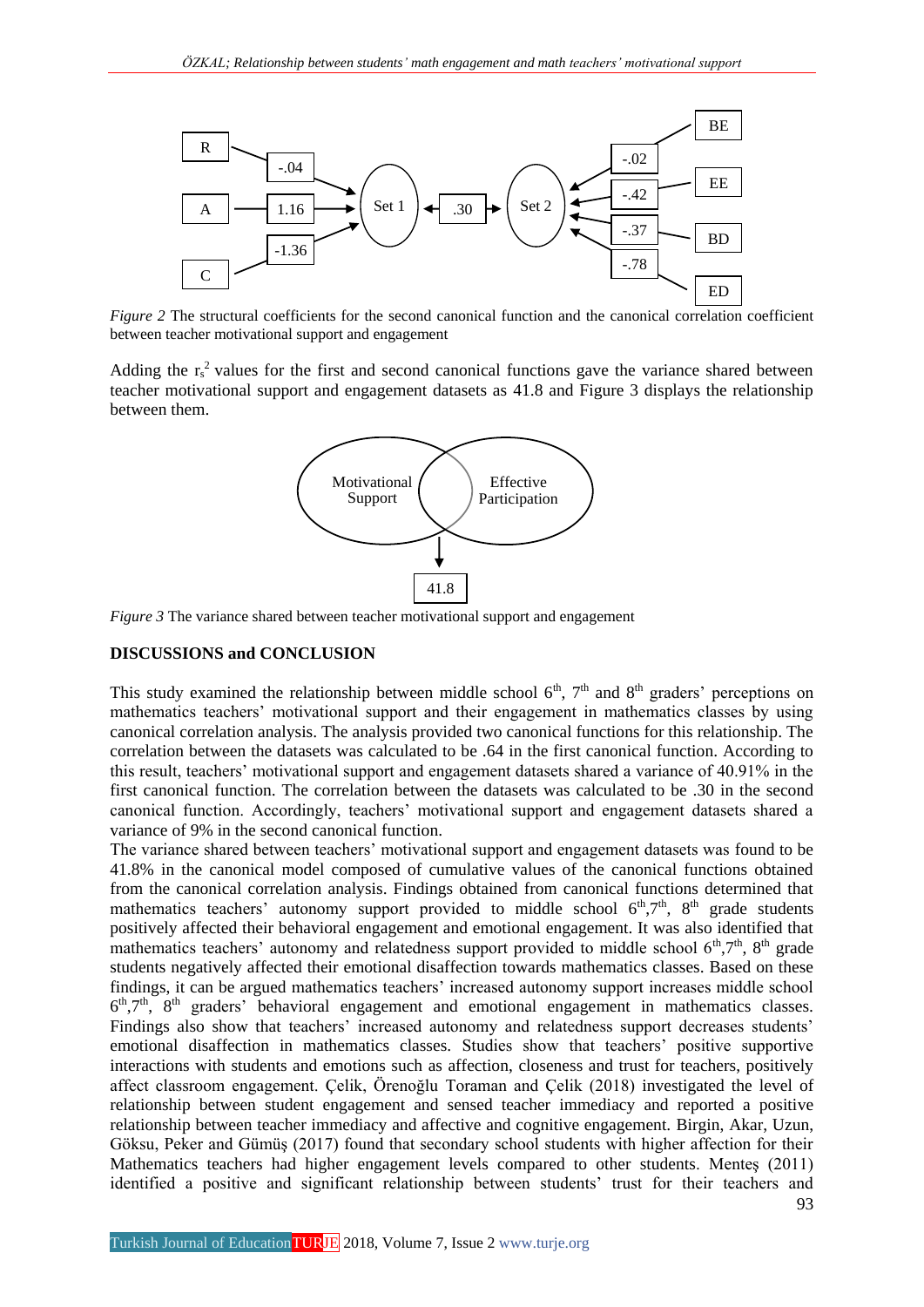engagement. In their study on  $5<sup>th</sup>$  graders, Martin and Rimm (2015) reported that effective interaction between students and teachers increase affective and social engagement levels. Therefore, positive relationship between teachers' autonomy support for students and students' affective and behavioral engagement is an expected finding. Also, negative relationships between autonomy support and affective and behavioral engagement are not surprising as well and literature provides parallel results.

In their study, Skinner et. al. (2008) showed that perceived control, autonomy, relatedness and teacher support had positive relationships with behavioral engagement and emotional engagement whereas they had negative relationships with emotional disaffection and behavioral disaffection. Teacher support and especially autonomy perceptions predicted decreases in disaffection. It was identified that autonomy and relatedness support significantly predicted decreased boredom, perceived control predicted increases in changes in the state of anxiety and autonomy predicted decreases in the feelings of disappointment. In their study, Reeve et al (2004) determined that teachers who received training to foster autonomy support behaved supportive of autonomy and their students were more engaged. Similarly, Kiefer, Alley and Ellerbrock (2015) reported positive relationships between teachers' autonomy support and academic motivation, classroom engagement, and feelings of belonging to school.

The first and second canonical functions gave the variance shared between teacher motivational support and engagement Güvenç (2007) found that university students' perceptions about teacher motivational support significantly predicted their engagement in class and that student perception about teachers' motivational support affected motivational regulations. Student perception about their teachers' motivational support was identified to be effective in engagement by indirectly affecting their motivational regulations and it was observed that this indirect influence was more effective than direct influence. Güvenç (2015c) also determined that perceptions of high school students regarding mathematics teachers' motivational support positively affected engagement whereas the construct negatively correlated with disaffection.

In previous studies, teachers in Turkey were found to believe that students should be given autonomy support but they generally displayed less of the behaviors that correspond to this belief (Oğuz 2013; Özkal & Demirkol, 2014) and provide their students with medium level autonomy support and medium level control support (Sünbül, Kesici & Bozgeyikli, 2003; Güvenç, 2011; Oğuz, 2013). This study investigated middle school students' perceptions regarding mathematics teachers' motivational support. Güvenc and Güvenc (2014) identified primary school mathematics teachers' autonomy support to be at medium level and in their study on classroom and branch teachers, Özkal and Demirkol (2014) found that mathematics teachers displayed behaviors that supported learner autonomy at the lowest level.

Findings obtained in this study showed that mathematics teachers' motivational support positively affected student engagement in mathematics. When mathematics teachers' motivational support is insufficient, student engagement will be negatively affected and will result in disengagement during class. In line with the findings, the significance of providing motivational support to students by mathematics teachers and mathematics teacher candidates and the need to train them in accordance with relevant teacher behaviors to that effect should be emphasized. It is also suggested to examine the other factors that may be effective in students' mathematics engagement and to replicate the current study at different educational levels and subject fields.

#### **REFERENCES**

- Albayrak, A. S. (2010). Kanonik korelasyon analizi. In S. Kalaycı (Eds.), *SPSS Uygulamalı çok değişkenli istatistik teknikleri*. Ankara: Asil Yayın Dağıtım.
- Birgin,O. Mazman-Akar, S.G., Uzun, K., Göksu, B., Peker, E.S., & Gümüş, B. (2017). Ortaokul öğrencilerinin matematik dersine bağlılık düzeylerini etkileyen faktörlerin incelenmesi. *International Online Journal of Educational Sciences, 9 (4)*, 1093 -1110.doi[:10.15345/iojes.2017.04.014](https://doi.org/10.15345/iojes.2017.04.014)
- Büyüköztürk, S., Kılıç Çakmak, E., Akgün, O. E., Karadeniz, S., & Demirel, F. (2013). *Bilimsel Araştırma Yöntemleri*. Ankara: Pegem Akademi.
- Büyüköztürk, S. Çakan, M., Tan, S.i & Atar, H. Y. (2014a). *TIMSS 2011 ulusal matematik ve fen raporu 4. sınıflar* Retrieved from<http://timss.meb.gov.tr/wp-content/uploads/TIMSS-2011-4-Sinif.pdf>
- Büyüköztürk , S. Çakan, M., Tan, S., & Atar, H. Y. (2014b). *TIMSS 2011 ulusal matematik ve fen raporu 8. sınıflar*Retrieved fro[mhttp://timss.meb.gov.tr/wp-content/uploads/TIMSS-2011-8-Sinif.pdf](http://timss.meb.gov.tr/wp-content/uploads/TIMSS-2011-8-Sinif.pdf)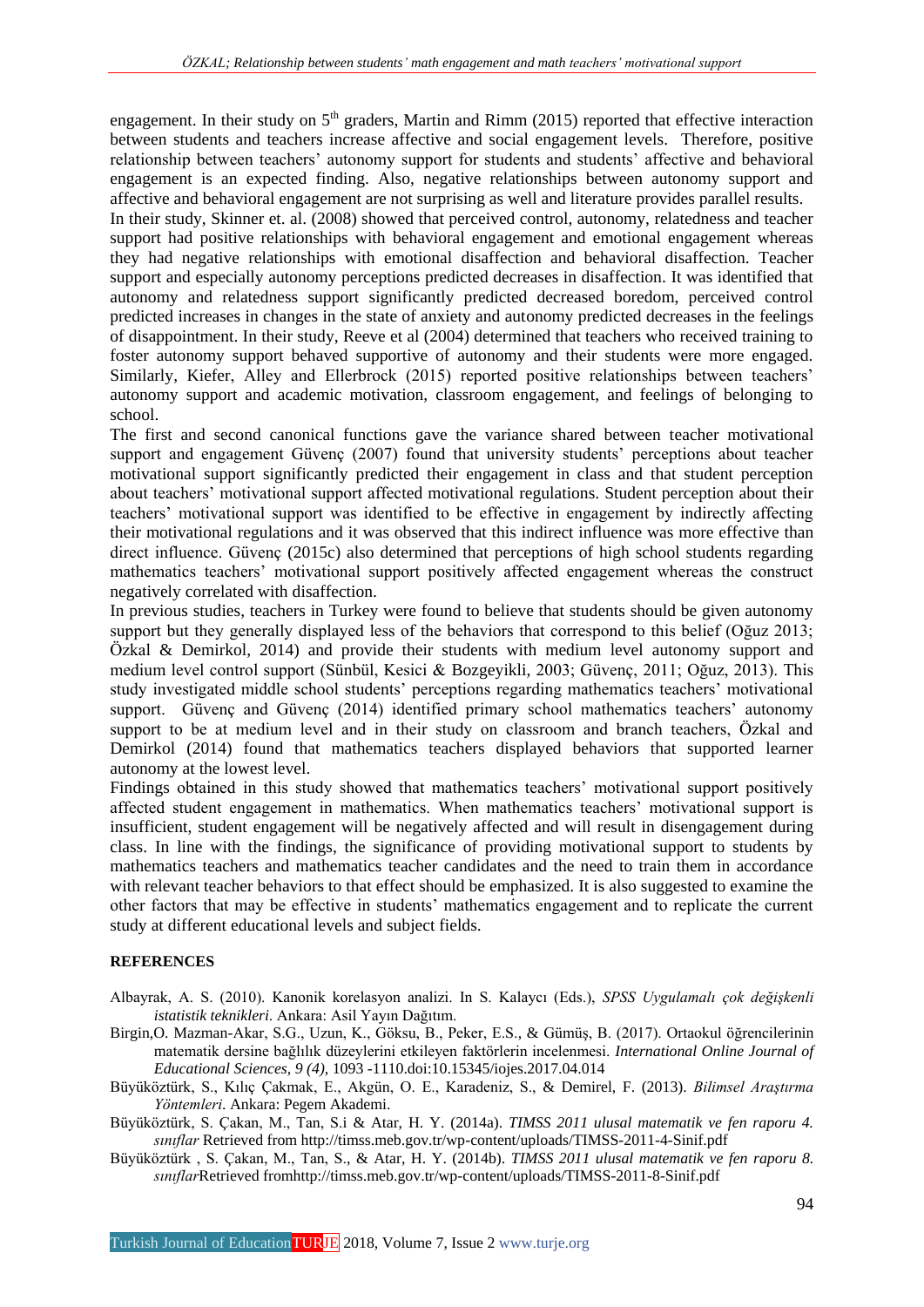- Cohen, J.,Cohen, P., West, S. G., & Aiken, L. S. (2003). *Applied multiple regression/ correlation analysis for the behavioral sciences*. London: Lawrence Erlbaum Associates, Publishers.
- Çelik, S., Toraman, O. S., & Çelik, K. (2018). Öğrenci başarısının derse katılım ve öğretmen yakınlığıyla ilişkisi. *Kastamonu Eğitim Dergisi*, *26(1)*, 209-217. doi:10.24106/kefdergi.378129
- Deci, E. L. (1992). On the nature and function of motivational theories. *Psychological Science, 3*, 167–171.
- Demir, K. (2011). Teachers' intrinsic and extrinsic motivation as predictors of student engagement. *e-Journal of New World Sciences Academy Education Sciences*, *6, (2)*, 1397-1409.
- Eryılmaz, A., & Aypay, A. (2011a). Ergenlerin derse katılmaya motive olmaları ile öznel iyi oluşları arasındaki ilişki. *Uluslararası İnsan Bilimleri Dergisi, 8(1)*, 1220-1235.
- Eryılmaz, A., & Aypay, A. (2011b). Lise öğrencilerinde derse katılmaya motive olma ile yaşam amaçları belirleme arasındaki ilişkiler. *Ahi Evran Üniversitesi Kırşehir Eğitim Fakültesi Dergisi (KEFAD), 12(3),*  149-158.
- Eryılmaz, A. (2013). Okulda motivasyon ve amotivasyon: Derse katılmada öğretmenden beklentiler ölçeğinin geliştirilmesi. *Mehmet Akif Ersoy Üniversitesi Eğitim Fakültesi Dergisi*, *13(25)*, 1-18.
- Fraenkel, J. R., &Wallen, N. E. (2006). *How to desing and evaulate research in education*. New York: McGraw-Hill İnternational Edition.
- Güvenç, H. (2007). *Üniversite öğrencilerinin öğretmen güdüsel destek algıları ve derse kendini verme. XVI. Ulusal Eğitim Bilimleri Kongresinde sunulan bildiri*, Gaziosmanpaşa Üniversitesi Eğitim Fakültesi Retrieved from [http://www.pegemnet/akademi/kongrebildiri\\_detay.aspx?id=128901](http://www.pegemnet/akademi/kongrebildiri_detay.aspx?id=128901)
- Güvenç, H. (2011). Sınıf öğretmenlerinin özerklik destekleri ve mesleki özyeterlik algıları. *Kuram ve Uygulamada Eğitim Yönetimi*, *17(1)*, 99-116.
- Güvenc, H., & Güvenc, H. (2014). İlköğretim matematik ile fen ve teknoloji öğretmenlerinin sınıf yönetim biçemleri ve özerklik desteği algıları. *E-Journal of New World Sciences Academy*, *9(3)*, 311-322.
- Güvenç, H. (2015a). Öğretmen güdüsel desteği ölçeği geliştirme ve uyarlama çalışması. *Abant İzzet Baysal Üniversitesi Eğitim Fakültesi Dergisi*, *15(1)*, 129-145.
- Güvenç, H. (2015b). Etkin katılım ölçeği geliştirme ve uyarlama çalışması. K*ırşehir Eğitim Fakültesi Dergisi*, *16(1)*, 255-267.
- Güvenç, H. (2015c). The relationship between teachers' motivational support and engagement versus disaffection. *Educational Sciences: Theory & Practice*, *15(3)*, 647-657.
- Güvenç, H., & Koç, C. (2016). Ortaokul öğrencilerinin etkin katılımı ve yardım isteme eğilimleri. *Trakya Üniversitesi Sosyal Bilimler Dergisi, 18(2)*, 347-366.
- Fredricks, J. A., Blumenfeld, P.C., & Paris, A.H. (2004). School engagement: Potential of the concept, state of the evidence. *Review of Educational Research*,*74(1)*, 59–10.
- Kahraman, N. (2014). Cross-grade comparison of relationship between students' engagement and TIMSS 2011 science achievement. *Education and Science (Large-ScaleAssessment Special Issue), 39 (172)*, 95-107.
- Karasar, N. (2009). *Bilimsel araştırma yöntemi.* Ankara: Nobel Akademik Yayıncılık.
- Kiefer, S. M., Alley, K. M., & Ellerbrock, C. R. (2015). Teacher and peer support for young adolescents' motivation, engagement, and school belonging. *Research in Middle Level Education*, *38(8)*, 1-18.
- Lee, J.S. (2014). The relationship between student engagement and academic performance: Is it a mythorreality? *The Journal of Educational Research*, *107,* 177–185, doi:10.1080/00220671.2013.807491
- Martin, D.P., & Rimm, K.E. (2015). Do student self-efficacyandteacher-student interaction quality contribute to emotional and social engagement in fifth grade math? *Journal of School Psychology*, *53(5)*, 359-373. doi. 10.1016/j.jsp.2015.07.001.
- Menteş, C. (2011). *İlköğretim okulu 5. sınıf öğrencilerinin öğretmenlerine olan güven düzeyleri ile derse katılım düzeyleri arasındaki ilişki*. Yayımlanmamış yüksek lisans tezi, Abant İzzet Baysal Üniversitesi, Bolu.
- Oğuz, A. (2013). Öğretmenlerin öğrenen özerkliğinin desteklenmesine ilişkin görüşleri. *Uluslararası İnsan Bilimleri Dergisi, 10(1)*, 1273-1297.
- Özkal, N., & Demirkol A. (2014). Öğrenen özerkliğinin desteklenmesinin gerekliliğine ve sergilenmesine ilişkin öğretmen görüşleri. *NWSA-Education Sciences*, *9(3),* 293-310. doi: 0.12739/NWSA.2014.9.3.1C0619.
- Reeve, J. (2012). A Self-determination theory perspective on student engagement. S.L. Christenson et al. (eds.), *Handbook of Research on Student Engagement*, 149-172. Springer Science Business Media, LLC. doi: 10.1007/978-1-4614-2018-7\_7
- Reeve, J., Jang, H., Carrell, D., Jeon, S., & Barch, J. (2004). Enhancing students' engagement by increasing teachers' autonomy support, *Review of Educational Research*, *74(1)*, *59–109.*
- Ryan, R. M., & Deci, E. L. (2002). An overview of self-determination theory. In E. L. Deci & R. M. Ryan (Eds.), Handbook of self-determination research (pp. 3–33). New York, NY: University of Rochester Press.
- Sever, M., Ulusoy, Ö., Toraman, Ç., & Türe, E. (2014). Lise öğrencilerinin çeşitli değişkenler açısından derse katılımlarının incelenmesi. *Eğitim ve Bilim*, *39(176)*, 183-198.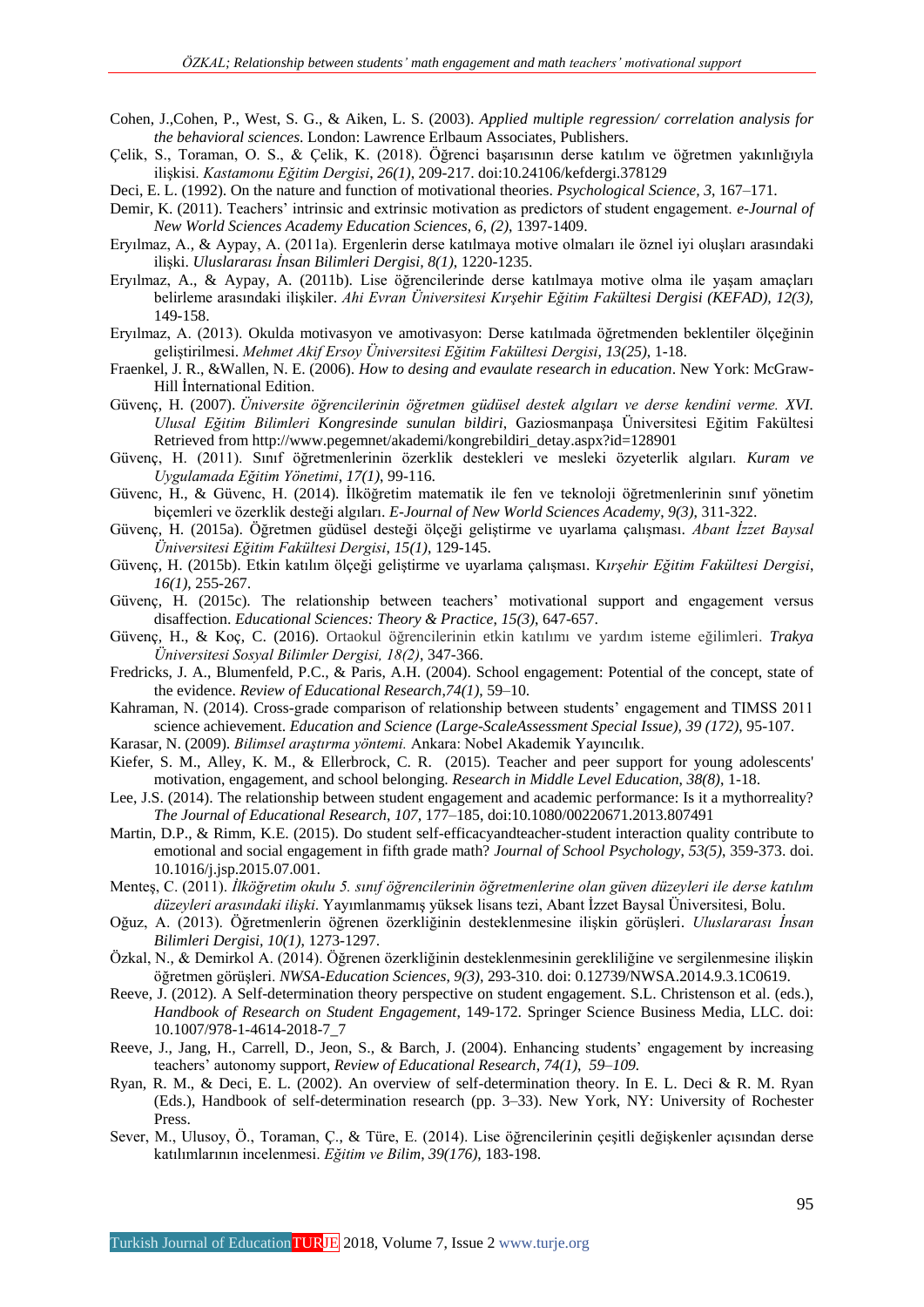- Sherry, A., & Henson, R. K. (2005): Conducting and interpretin gcanonical correlation analysis in personality research: A user-friendly primer. *Journal of Personality Assessment, 84(1)*, 37-48.
- Skinner, E., Furrer C., Marchand G., & Kindermann T. (2008). Engagement and disaffection in the classroom: part of a larger motivational dynamic? *Journal of Educational Psychology,100(4)*, 765-781. doi: 10.1037/a0012840.
- Skinner, E. A., Kindermann, T. A., Connell, J. P., & Wellborn, J. G. (2009). Engagement as an organizational construct in thedynamics of motivational development. In K. Wentzel & A. Wigfield (Eds.), *Handbook of motivation in school* (pp. 223-245). Malwah, NJ: Erlbaum.
- Skinner E., & Pitzer J. R. (2012). Developmental dynamics of student engagement, coping, and everyday resilience. In Christenson et al. (Eds.) *Handbook of research on student engagement* (pp. 21-44). Retrieved from file:///C:/Users/user/Downloads/9781461420170-c1.pdf

Stevens, J. P. (2009). *Applied multivariate statistics for the social sciences*. New York: Routledge.

- Student Selection and Placement Centre (2016a). *2016-YGS sayısal bilgiler.* Retrieved from [http://dokuman.osym.gov.tr/pdfdokuman/2016/YGS/2016\\_YGS\\_Sayisal\\_Bilgiler.pdf](http://dokuman.osym.gov.tr/pdfdokuman/2016/YGS/2016_YGS_Sayisal_Bilgiler.pdf)
- Student Selection and Placement Centre (2016b).*2016-LYS sayısal bilgiler.* Retrieved from <http://dokuman.osym.gov.tr/pdfdokuman/2016/LYS/LYSSayisalBilgiler19072016.pdf>
- Sünbül, A.M., Kesici, Ş., & Bozgeyikli, H. (2003). *Öğretmenlerin psikolojik ihtiyaçları, öğrencileri motive ve kontrol etme düzeyleri*, Selçuk Üniversitesi Araştırma Fonu, Proje No: 2002-236.
- Şimşek, Ö.F. (2007). *Yapısal eşitlik modellemesine giriş - Temel ilkeler ve LISREL uygulamaları*. Ankara: Ekinoks Yayıncılık.
- Tabachnick, B. G., & Fidell, L. S. (2013). *Using multivariate statistics*. Boston: Pearson Education, Inc.
- Taş, U. E., Arıcı, Ö., Özarkan, B. H., & Özgürlük, B. (2016). *PISA 2015 ulusal raporu.* Retrieved from http://pisa.meb.gov.tr/wp-content/uploads/2016/12/PISA2015\_Ulusal\_Rapor1.pdf
- Tatlıdil, H. (1996). *Uygulamalı çok değişkenli istatistiksel analiz*. Ankara: Cem ofset.
- Özdamar, K. (2004). *Paket programlar ile istatistiksel veri analizi (Çok değişkenli analizler)*. Eskişehir: Kaan Kitabevi.
- Wilding, L. (2015). The application of self-determination theory to support students experiencing disaffection, *Educational Psychology in Practice: Theory, Research and Practice in Educational Psychology*, doi: 10.1080/02667363.2014.995154
- Yıldırım, A., Özgürlük, B., Parlak, B., Gönen, E. & Polat, M. (2016). *Uluslararası öğrenci değerlendirme programı.* Retrieved from [http://timss.meb.gov.tr/wp-content/uploads/TIMSS\\_2015\\_Ulusal\\_Rapor.pdf](http://timss.meb.gov.tr/wp-content/uploads/TIMSS_2015_Ulusal_Rapor.pdf)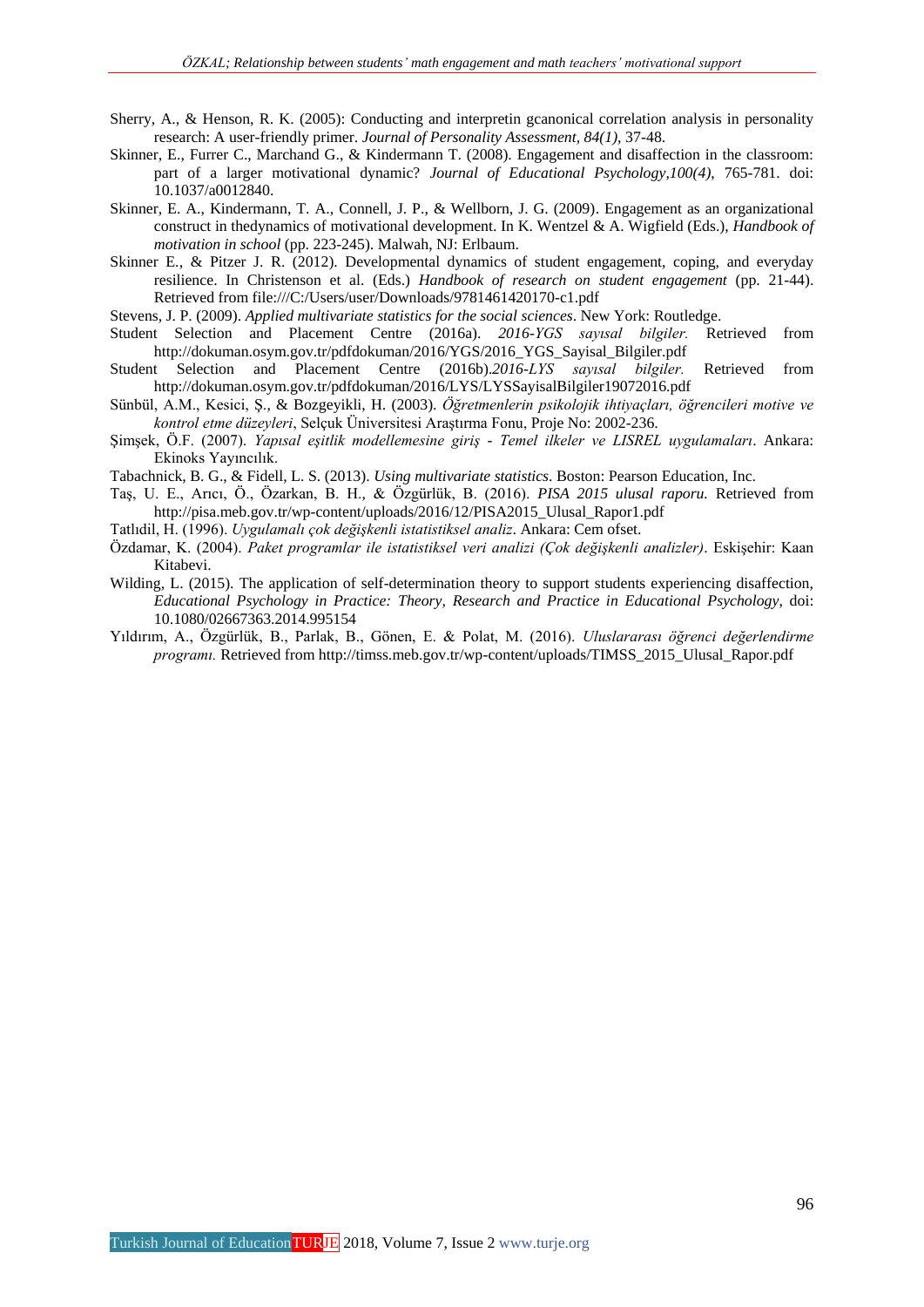# **TÜRKÇE GENİŞLETİLMİŞ ÖZET**

Öğrencileri derse güdülemek ve etkin katılımlarını sağlamak eğitimcilerin önemli sorunlarından birisidir. Sınıfta etkinliklere istek ve merakla katılan öğrencilerin yanı sıra etkinliklere katılmayan, katılsa bile bunu isteksizce, hoşlanmadan yapanlarda vardır. Bu öğrenciler mekanik bir şekilde etkinliklere katılırlar. Yapılan çalışmalar sınıftaki öğrenme etkinliklerine istekli, gayretli etkin katılımın öğrencinin öğrenme, notlar, başarı testi sonuçlarını, devam, hatırda tutma, mezuniyet ve akademik olarak azmini yordadığını göstermektedir. Araştırma sonuçları etkin katılımın madde bağımlılığı, suç işleme gibi risklere karşı koruyucu olduğunu da göstermektedir (Fredricks, Blumenfeld ve Paris, 2004; Kahraman, 2014; Lee, 2014; Skinner, Furrer, Marchand ve Kindermann, 2008; Skinner, Kindermann, Connell ve Wellborn, 2009; Skinner ve Pitzer, 2012).

Öğrencilerin kendilerine has gereksinimleri, amaçları, ilgi ve değerleri vardır. Bir öğrenci ilginç bulduğu bir konuya saatler harcayabilir. Burada öğrenci bağlamdan bağımsız olarak güdülenmiştir. Sınıfta ise bağlam önemlidir. Öğrenciler sınıfta kendi gereksinimlerini, amaçlarını, ilgilerini ve değerlerini destekleyici ya da bunları tehdit eden sosyal etkileşimde bulunurlar. Sınıf içindeki öğretmen ve öğrenme ortamı öğrenci güdülenmesi ve etkin katılımını desteklemek ya da azaltmakta önemli bir etkiye sahiptir. Öğrenci güdülenmesi ve etkin katılımıiçin destekleyici şartlar, özellikle de destek sağlayan öğrenci-öğretmen ilişkileri gereklidir (Reeve, 2012). Öğrenci öğretmen etkileşimlerinin üç önemli niteliği vardır. Bunlar; eğitimsel önem (ilişki deneyimi destekleri), optimal yapı (yetkinlik kolaylaştırıcılar) ve özerklik desteğidir (öz belirlemeli güdüyü arttırma) (Skinner ve Pitzer, 2012). Öz belirleme teorisine göre öğrencilerin bu gereksinimleri karşılanmazsa hoşnutsuzluk deneyimleri yaşayabilirler (Wilding, 2015). Öğrenme etkinliği esnasında özerklik, yetkinlik ve ilişki destekleri göz ardı edilen ya da öğretim esnasında hayal kırıklığına uğrayan öğrencilere göre bu gereksinimleri karşılananlar daha fazla güdüleneceklerdir (Reeve, 2012). Ayrıca etkin katılımın öğrenme ve okul başarısı ile ilgili sonuçları öğrencilerin akademik olarak yetkin ve bağlanmış hissetmelerine ve öğretmenlerinden daha fazla destek almalarına, daha olumlu ilişkiler kurmalarına neden olur. Etkin katılımarttıkça öğrencilere daha fazla etkin katılan sınıf arkadaşları ile akran gruplarına ve arkadaşlık ilişkilerinin içine girişlerine izin verilir. Hoşnutsuzöğrenciler okulda kötü edim gösterirler, dışlanmış hissederler. Öğretmenler bu öğrencilere daha az destek verirler ve daha fazla baskı yaparlar. Bu öğrencilerin daha fazla hoşnutsuzluk yaşayan arkadaş gruplarına katılma olasılıkları yüksektir. Bu durum döngüsel olarak devam eder. Yani öğretmen güdüsel desteği etkin katılımı artırır, etkin katılım arttıkça öğretmenler öğrencilerine daha fazla güdüsel destek sağlarlar (Skinner, et al, 2008; Skinner & Pitzer, 2012).

Bu araştırmada ortaokul öğrencilerinin Matematik dersine etkin katılımları ile Matematik öğretmenlerinin güdüsel destekleri arasındaki ilişkiler incelenmiştir. Araştırmada keşfedici korelasyonel araştırma modeli kullanılmıştır. Araştırma Antalya ili Alanya ilçesinde yer alan ve uygulama izni alınan 10 ortaokulda 6., 7. ve 8. sınıfta öğrenim gören 612 öğrencinin gönüllü katılımıyla gerçekleştirilmiştir. Bu araştırmada, veriler ortaokul 6., 7. ve 8. sınıf öğrencilerine uygulanan "Öğretmen Güdüsel Desteği" (Güvenç, 2015a) ve "Etkin Katılım Ölçeği" (Güvenç, 2015b) ile toplanmıştır. Çalışmada, ortaokul 6., 7. ve 8. sınıf öğrencilerinin Matematik öğretmenlerinin güdüsel desteklerine ilişkin algıları ile Matematik dersine etkin katılımları arasındaki ilişki Kanonik Korelasyon analizi ile incelenmiştir. Kanonik korelasyon analizi, iki ve daha fazla değişken içeren iki değişken seti arasındaki ilişkiyi doğrusal bileşenler aracılığı ile değerlendiren çok değişkenli bir yöntemdir (Albayrak, 2010).

Araştırma sonucunda ortaokul 6., 7. ve 8. sınıf öğrencilerinin Matematik öğretmenlerinin güdüsel desteklerine ilişkin algıları ile Matematik dersine etkin katılımları arasındaki ilişkiye ait iki kanonik fonksiyon elde edilmiştir. Birinci kanonik fonksiyonda veri setleri arasındaki korelasyon .64 olarak hesaplanmıştır. Buna göre, birinci kanonik fonksiyonda Öğretmenlerinin güdüsel destekleri ile etkin katılım veri setlerinin %40.91'luk bir varyans paylaştıkları belirlenmiştir. İkinci kanonik fonksiyon için veri setleri arasındaki korelasyon değeri .30 olarak hesaplanmıştır. Buna göre, ikinci kanonik fonksiyonda Öğretmenlerinin güdüsel destekleri ile etkin katılım veri setlerinin % 9'luk bir varyans paylaştıkları belirlenmiştir. Kanonik korelasyon analizinden elde edilen kanonik fonksiyonların yığılmalı değerlerinden oluşan kanonik modelde öğretmen güdüsel desteği ile etkin katılım veri setlerinin paylaştıkları ortak varyans %41.8 olarak hesaplanmıştır. Kanonik fonsiyonlardan elde edilen bulgular ortaokul 6., 7. ve 8. sınıf öğrencilerinin Matematik öğretmenlerinin özerklik desteklerinin